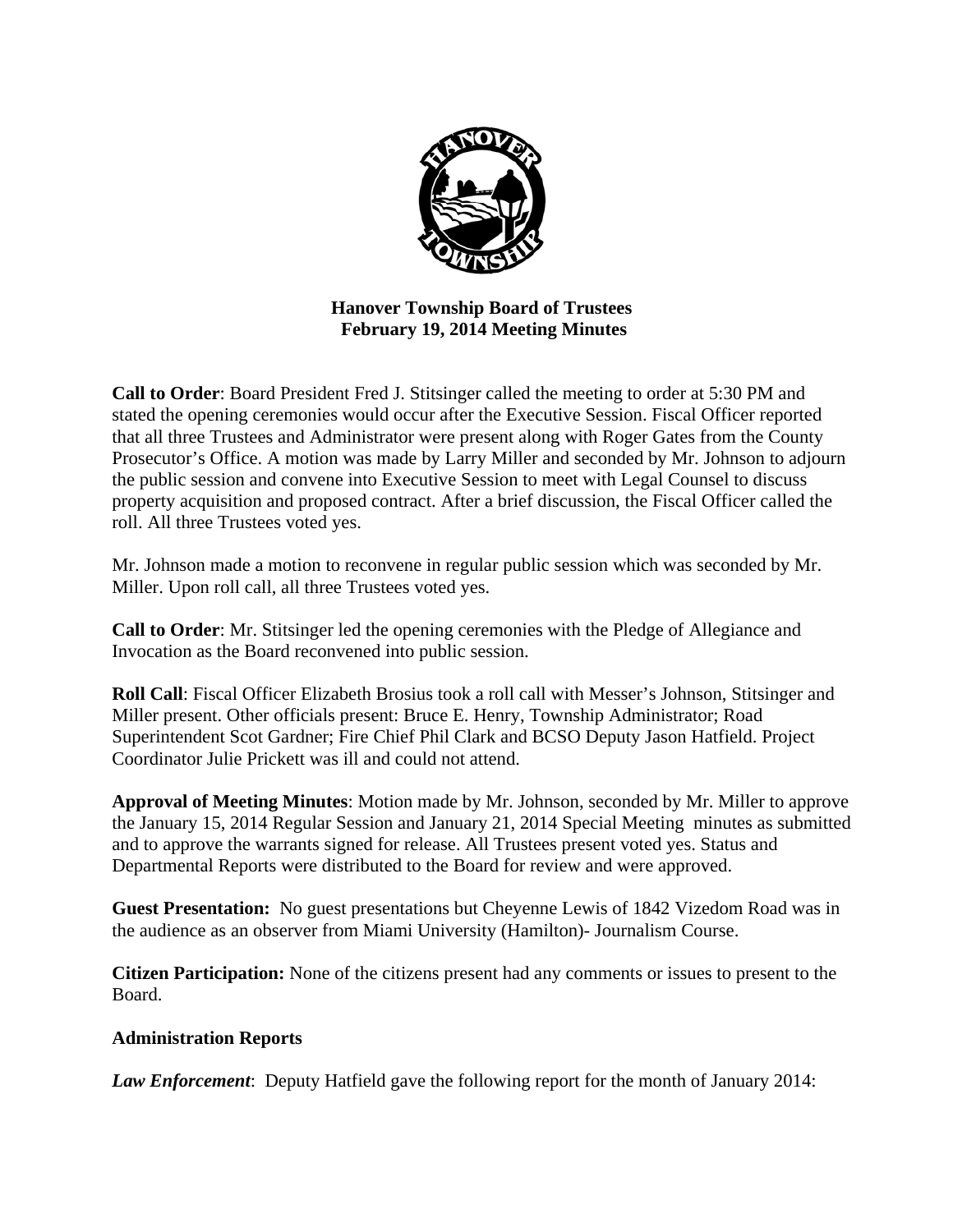# **Butler County Sheriff's Office District #6 Hanover Township Contract Cars Monthly Report for January 2014**

| <b>Activity Area</b>                             | <b>Month Totals</b> | YTD    |
|--------------------------------------------------|---------------------|--------|
| Dispatched Calls: 147<br>٠                       |                     | 147    |
| Felony Reports: 6<br>$\bullet$                   |                     | 06     |
| Misdemeanor Reports: 9<br>$\bullet$              |                     | 09     |
| Non-Injury Crash: 19                             |                     | 19     |
| Injury Crash: 10                                 |                     | 10     |
|                                                  |                     | 44     |
| Assists/Back Up: 39<br>$\bullet$                 |                     | 39     |
| Felony Arrests: 3                                |                     | 03     |
| Misdemeanor Arrests: 9                           |                     | 09     |
| <b>OMVI</b> Arrests: 4                           |                     | 04     |
|                                                  |                     | .16    |
| Traffic Stops: 26<br>$\bullet$                   |                     | 26     |
| <b>Moving Citations:14</b><br>$\bullet$          |                     | 14     |
| <b>Warning Citations: 12</b>                     |                     | 12     |
| FI Cards: 0                                      |                     | 00     |
| Civil Papers Served: 0<br>$\bullet$              |                     | $00\,$ |
| <b>Business Alarms: 4</b><br>$\bullet$           |                     | 04     |
| <b>Residential Alarms: 9</b>                     |                     | 09     |
| Special Details: 1<br>$\bullet$                  |                     | 01     |
| COPS Times: $6,475$ ( <i>Min.</i> )<br>$\bullet$ |                     | 6,475  |
| <b>Vacation Checks: 30</b>                       |                     | 30     |
|                                                  |                     |        |

Reporting: Deputy Hatfield and Deputy Lentz/by BEH \*\*\*\*\*\*\*\*\*\*\*\*\*\*\*\*\*\*\*\*\*\*\*\*\*\*\*\*\*\*\*\*\*\*\*\*\*\*\*\*\*\*\*\*\*\*\*\*\*\*\*\*\*\*\*\*\*\*\*\*\*\*\*\*\*\*\*\*\*\*\*\*\*

*Fire/EMS*: Chief Clark presented the following written report for the month of January 2014:

# **Hanover Township Fire Department Monthly Report for January 2014- Phil Clark Fire Chief (Presented in February 2014)**

Run and detail activity for the Fire and EMS operations are reflected in the following numbers:

• Emergency Medical Operations/Squad Runs: 55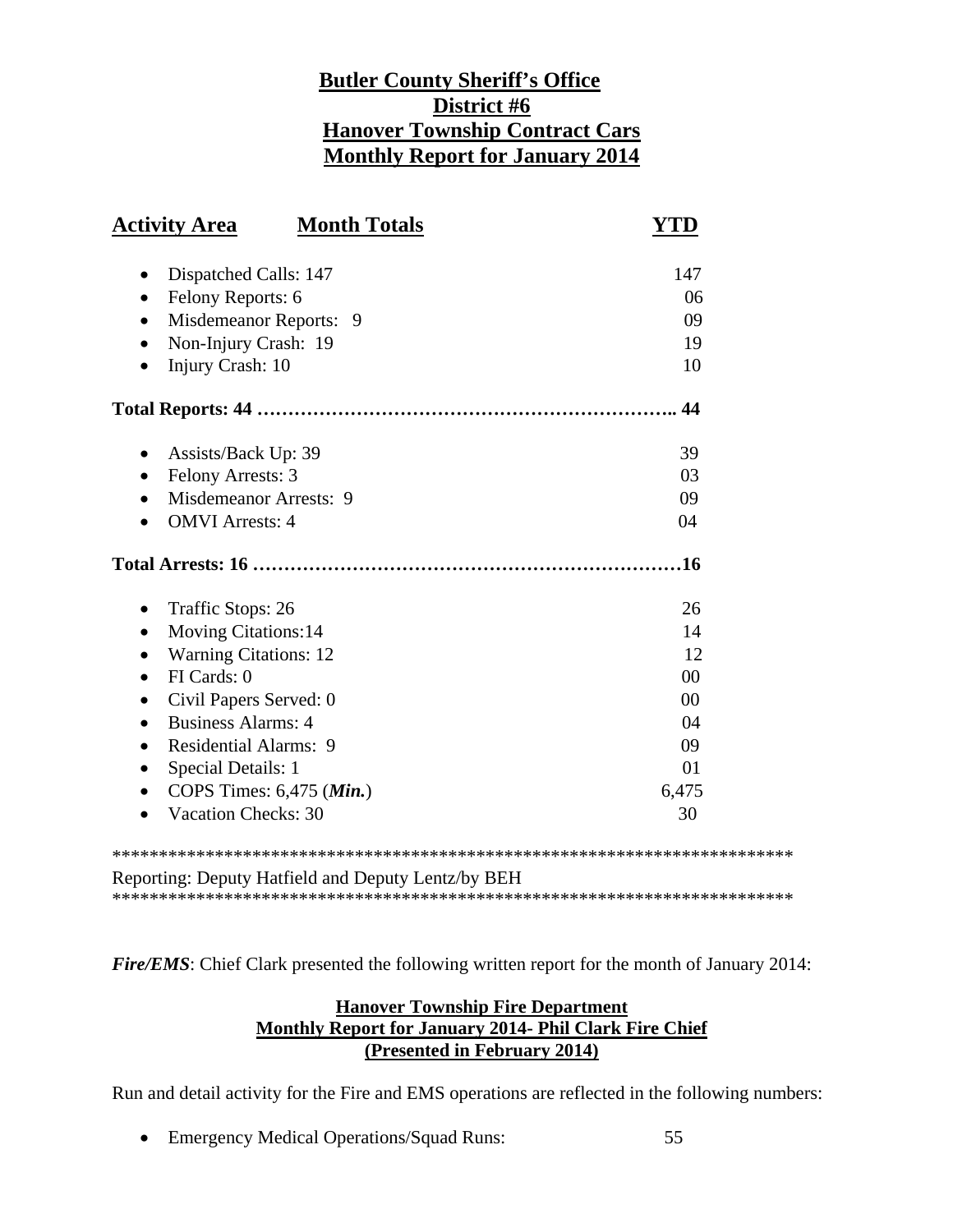| $\bullet$ | <b>Motor Vehicle Accidents:</b> | 06 |
|-----------|---------------------------------|----|
| $\bullet$ | Fire Runs:                      | 14 |
| $\bullet$ | Fire Inspections:               | 01 |
| $\bullet$ | Air & Light Truck Call Out:     | 02 |
| $\bullet$ | <b>Knox Box Details</b>         | 00 |
|           | Other                           | 00 |

Total for the month**: 78 Runs/Operations** 

**Total Year to Date: 78 Runs/Operations** 

# **(77 Fire/EMS Runs)**

# (January 2013: 57 Runs/Operations)

| Total for 2013<br>750 | Eight Year Average: 685 |
|-----------------------|-------------------------|
| Total for 2012        | 693                     |
| Total for 2011        | 719                     |
| Total for 2010        | 748                     |
| Total for 2009        | 676                     |
| Total for 2008:       | 669                     |
| Total for 2007:       | 717                     |
| Total for 2006:       | 505                     |

**\*\*\*\*\*\*\*\*\*\*\*\*\*\*\*\*\*\*\*\*\*\*\*\*\*\*\*\*\*\*\*\*\*\*\*\*\*\*\*\*\*\*\*\*\*\*\*\*\*\*\*\*\*\*\*\*\*\*\*\*\*\*\*\*\*\*\*\*\*\*\*\*\*\*\*\*\*\*\*\*\*\*\*\*\*\*\*\*\*\*\*\*\*\*\*\*\*\*\*\*\*\*\*\*\*** 

*Road/Cemetery*: Mr. Gardner presented the following report for the month of January 2014:

#### **SUPERINTENDENT'S REPORTS (February 19, 2014)**

Millville Cemetery Operations Report January 1 through January 31, 2014

| 3 Graves sold to Township residents ( $@$ \$610)---------\$     | 1,830.00  |
|-----------------------------------------------------------------|-----------|
|                                                                 | 895.00    |
|                                                                 | 0.00      |
|                                                                 | 7,300.00* |
|                                                                 | 0.00      |
|                                                                 | 0.00      |
| <b>Foundation and Marker installation fees---------------\$</b> | 384.00    |
|                                                                 |           |

 **\*7 @ regular fee of \$900 = \$6300; 1 @ regular fee plus 1 hour OT = \$1000**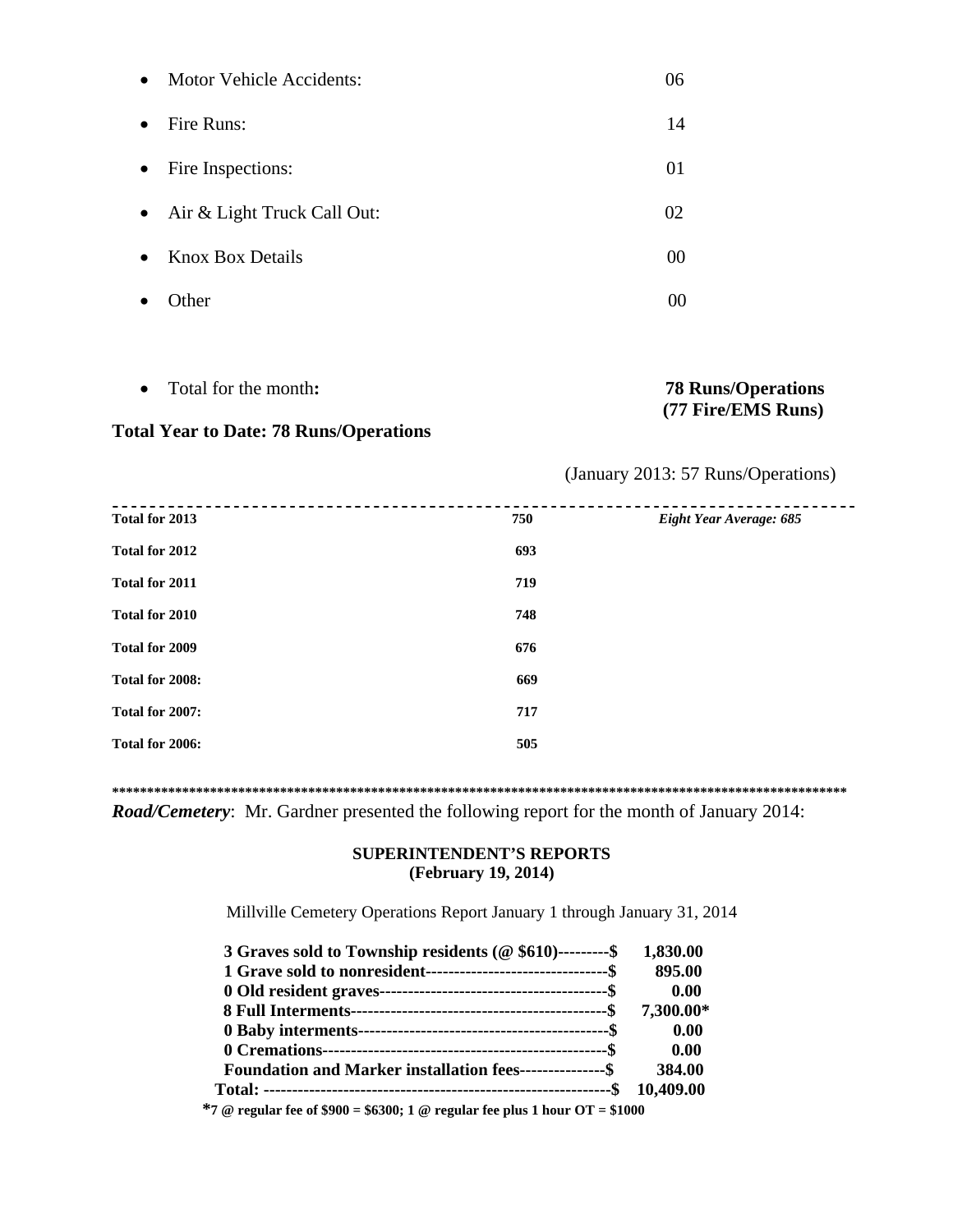#### **Road, Streets and Park (Scot Gardner)**

- 1. Salted Regina Place after water main break.
- 2. Replaced an under porch light at the Firehouse.
- 3. Picked up a deer carcass on Hogue Road.
- 4. Took down holiday decorations.
- 5. Repaired potholes on Roundhill Drive and Santa Maria Drive.
- 6. Pushed concrete over the bank on Nichols Road.
- 7. Repaired Firehouse mailbox.
- 8. Purchased five matching locks and delivered them to Butler Rural Electric for the tornado siren.
- 9. Called in on January 4, 2014 to salt Beissinger Road after a house fire.
- 10. Performed ice and snow control on January 2, 3, 5, 6, 9, 16, 17, 18, 19, 21, 23, 25, 27, and 31.
- 11. Installed a letter mailbox at the Community Center.
- 12. Changed snow plow blades and worked on truck maintenance.
- 13. Cleaned trucks and snow equipment twice.
- 14. Performed monthly truck and storm water inspections.
- 15. Completed our yearly storm water report.

\*\*\*\*\*\*\*\*\*\*\*\*\*\*\*\*\*\*\*\*\*\*\*\*\*\*\*\*\*\*\*\*\*\*\*\*\*\*\*\*\*\*\*\*\*\*\*\*\*\*\*\*\*\*\*\*\*\*\*\*\*\*\*\*\*\*\*\*\*\*\*\*\*\*\*\*\*\*\*

#### *Administrator's Report*

#### **Administrator January 2014 Summary Report (Presented February 2014)**

- **Newsletter:** Worked on articles; contacted Rep. Derickson for an updated legislative article. Delayed production until after the holidays. This newsletter will be bigger with "thank you's" and photos scheduled for delivery in February. Proposed next newsletter to be delivered to residents in June 2014.
- **Fire/EMS Run Data:** Used data to prepare reports for the Board of Trustees as well as a recommend pay plan.
- **Citizen Relations**: Spoke with residents about ice/snow routes and removal as well as parking restrictions.
- **Property Acquisition**: Continued work on the purchase of 19.184 acres on Old Oxford. Met 2 times throughout the month with Eaton representatives. Advised Roger Gates of their comments and our position. Forwarded a new contract to them; rejected by their attorney and a revised contract is under review.
- **Board and Financial Reports**: Obtained data from the Fiscal Officer and prepared Township funds analysis for the monthly Board meeting. Prepared Trustee packets. Prepared numerous contracts and permits for facility rentals.
- **Workers Comp:** Worked with the Bureau, Frank Gates Company and Care Works regarding a medical claim in the Fire Department. Issue is still in process by BWC. Prepared new BWC schedule of payments for the Fiscal Officer.
- **Website**: Provided updates to the website.
- **OTA Conference:** Made arrangements for Board members and staff.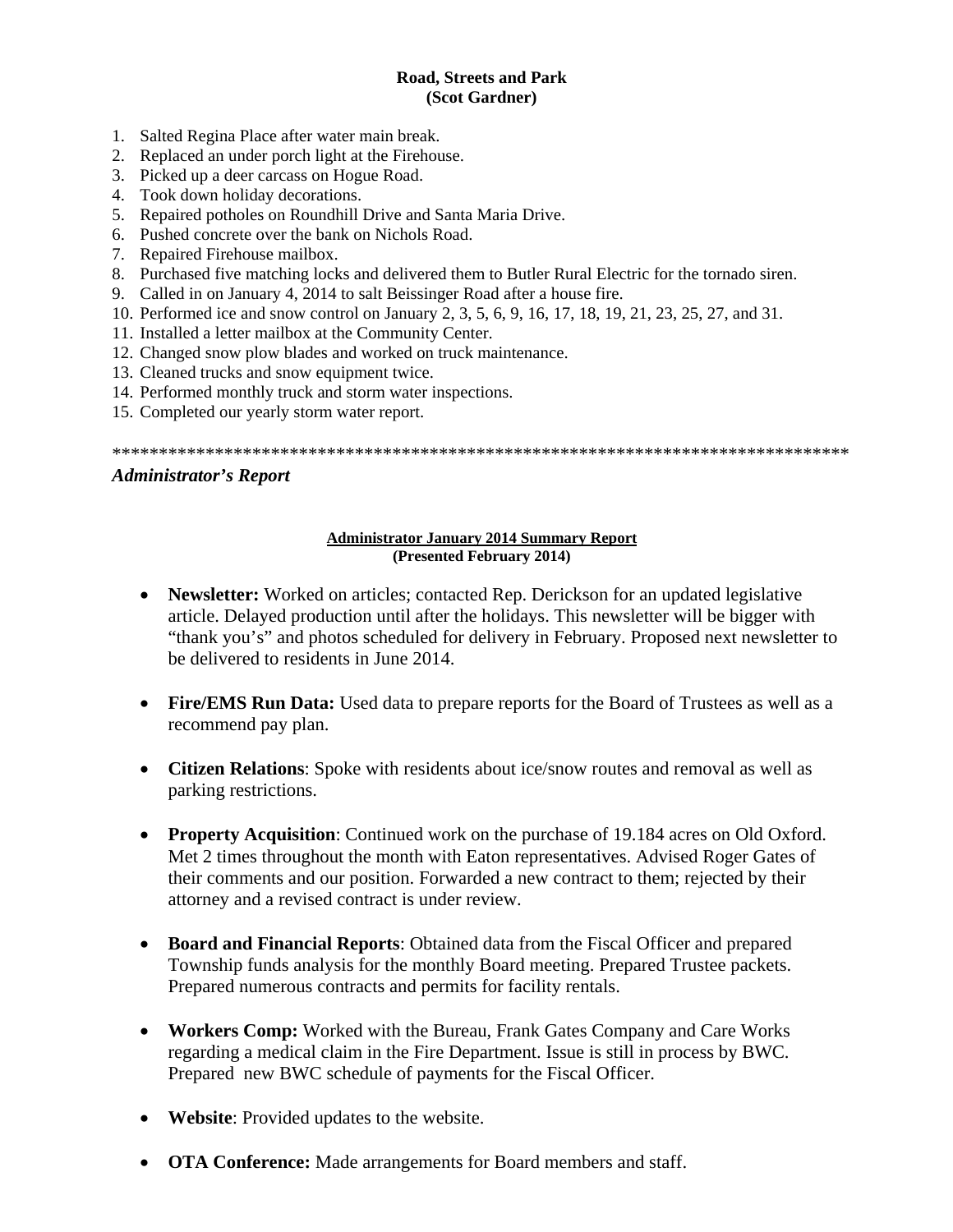- **Community Concert:** Finalizing details for a Community Concert to be held in the Gazebo area on June 13, 2014.
- **Items Still Pending/Delayed**: Fuel Card follow up is still pending; Personnel Policy Review with changes still pending.
- Pay Plan: Potential changes put on hold until further review of Fire/EMS operations is complete. Minimum wage for the Township to meet ORC requirements was implemented.

# **Personnel Actions and Other Items of Note**

No actions or new items for January 2014.

#### **Other General Actions**:

Since Thanksgiving, the Township has responded to 15 ice and snow events spending over \$30,000.00 for salt and sodium chloride.

# **Of Note- Budget Information for January 2014**

**Cash Balance as of January 31, 2014:** \$1,380,611.21

**Total Expenditures all funds for January 2014:** \$ 85,314.13

**Total General Fund cash on Hand January 31, 2014:** \$694,634.95 (50.031%) of Total funds)

**Total Fire/EMS Fund cash on hand January 31, 2014**: \$255,704.15 (18.52%) of Total

*(Monthly Revenue and Expenditure Reports are attached. Mr. Henry pointed out how most of the funds revenue is being impacted by the overall economic slump and property devaluations. Also Mr. Henry included the work sheet from Area 1 Court in regard to revenues from fines.)* 

**Old Business………………………………..** 

*Newsletter Update and Follow-up:* Mr. Henry reported was on schedule to reach residents the next week in February. A draft copy was given to each Trustee. This issue contains an extra page of event photos and expression of gratitude to business and members of the community that supported Township Events throughout the year. Anew mailing procedure is being used to reach more residents and businesses as suggested by Trustees Stitsinger and Johnson.

*Contract for Summer Concerts:* Mr. Henry reported that a contract has been agreed upon for the "Remains" to perform a concert at the Park Gazebo on June 13, 2014 from 7:00PM to 10:00PM. Other aspects of the e vent are still being worked on. Contact has been made with Hanover Winery to assist in the planning.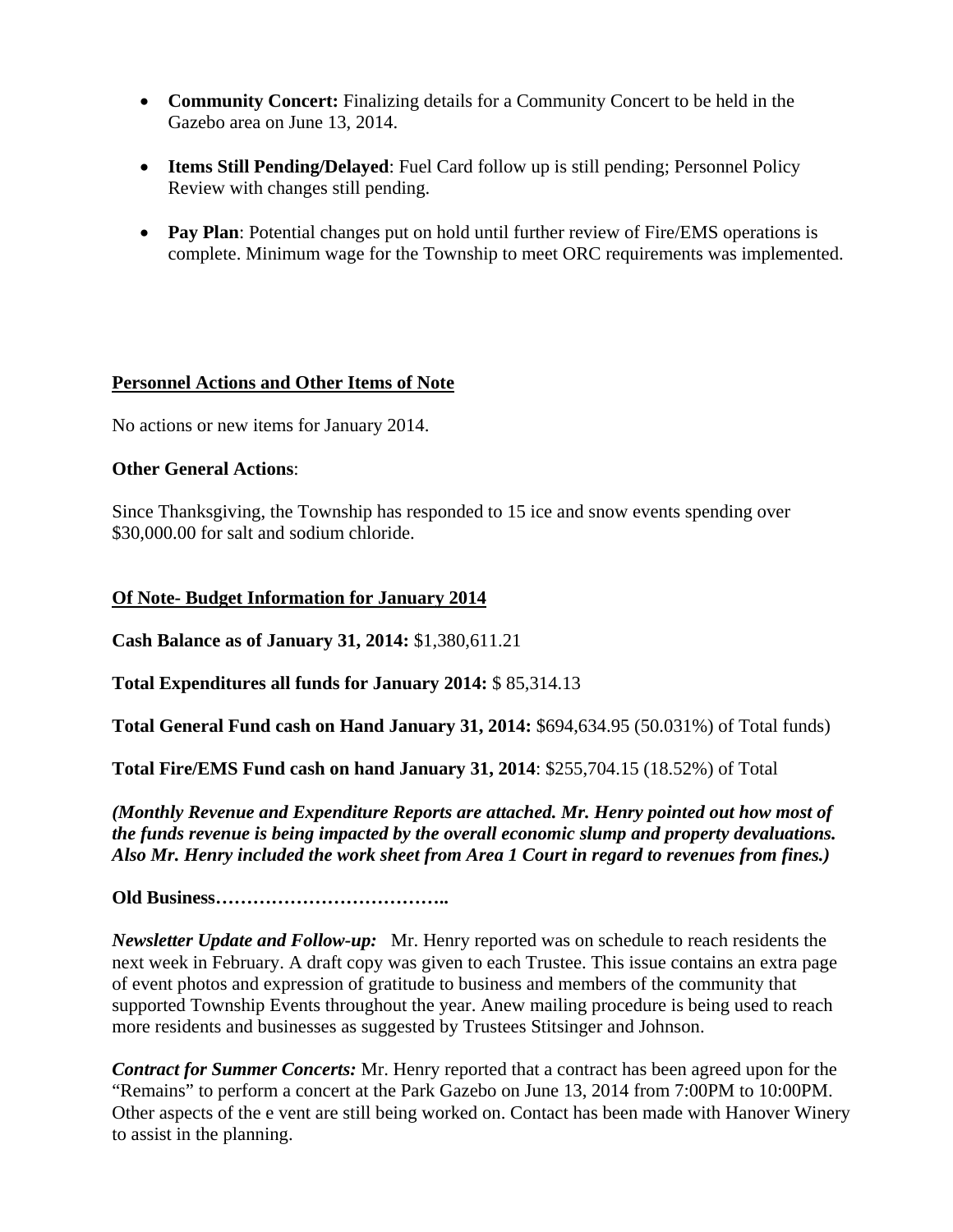*Community Development Block Grant:* None of the three applications submitted for this grant were approved. Mr. Henry provided a copy of an email from the Community Development Department explain what jurisdictions received the allocations. The Board and Administration expressed disappointment about the distribution. Not receiving funding may impact the park acquisition project, curb and gutter project for Alamo Heights and Adverse Weather Siren installation program.

*Parking Issues:* Mr. Henry provided an email letter to the Board expressing an on street parking concern from Ray Madden of 435 Sheerin Drive. Mr. Madden is asking the Board to eliminate on street parking. Mr. Henry stated that this concern about parking on the street is the first one received by the Administration for this location. Prior to the meeting, both Mr. Johnson and Mr. Henry separately traveled the street, noting there were two vehicles parked on the west side. Mr. Henry responded to Mr. Madden's inquiry and the Board was provided with a copy of the response. Mr. Henry and Mr. Gardner discussed some problem parking locations along the snow emergency route and in subdivision cul de sacs. Board members reviewed with each other the different parking scenarios and issues surrounding taking action. There was discussion about how to obtain citizen input before any parking restrictions are considered. Mr. Henry suggested either a public forum or public hearing. Mr. Stitsinger suggested a post card survey. These suggestions will be further reviewed by the Board and Administration during a future work session.

*Reminder – Finish Review/Consideration of Fire/EMS Run Data and Compensation:* Mr. Henry has completed a draft fire department pay plan based upon suggestions from the prior work session of the Board. This draft is being reviewed by legal counsel, Roger Gates. Mr. Henry has scheduled a Fire Department briefing for February 25, 2014 at 7:00PM to discuss the draft with the Fire Department members. Both the Board and Fire Department members will be provided a copy once the matter has been reviewed by legal counsel.

*Speed Study Results- US 27:* ODOT through an email from Brianne Millard responded on February 12, 2014 and stated that the speed limit on US 27 from Woodbine to State Route 130 did not meet the requirements to raise the speed limit. The Board was provided a copy of the email response.

*Other Old Business:* There was no Other Old Business to be reported.

**New Business……………………………..** 

Mr. Henry and Chief Clark presented a recommendation to approve a contract with Cincinnati State Technical College to provide an EMT Basic Certificate Program on site beginning in March. This same program was put on last year and was very successful. In addition to Hanover Township members from other agencies are eligible to participate for a charge. Mr. Johnson made **a motion to approve Resolution No. 21-14** which was seconded by Mr. Miller. After a question and discussion period, a roll call vote was taken by Mrs. Brosius. All three Trustees voted yes.

# **Resolution No. 21-14**

**Approving An Agreement With Cincinnati State Technical and Community College for Providing a Basic EMT Certificate Program at Hanover Township**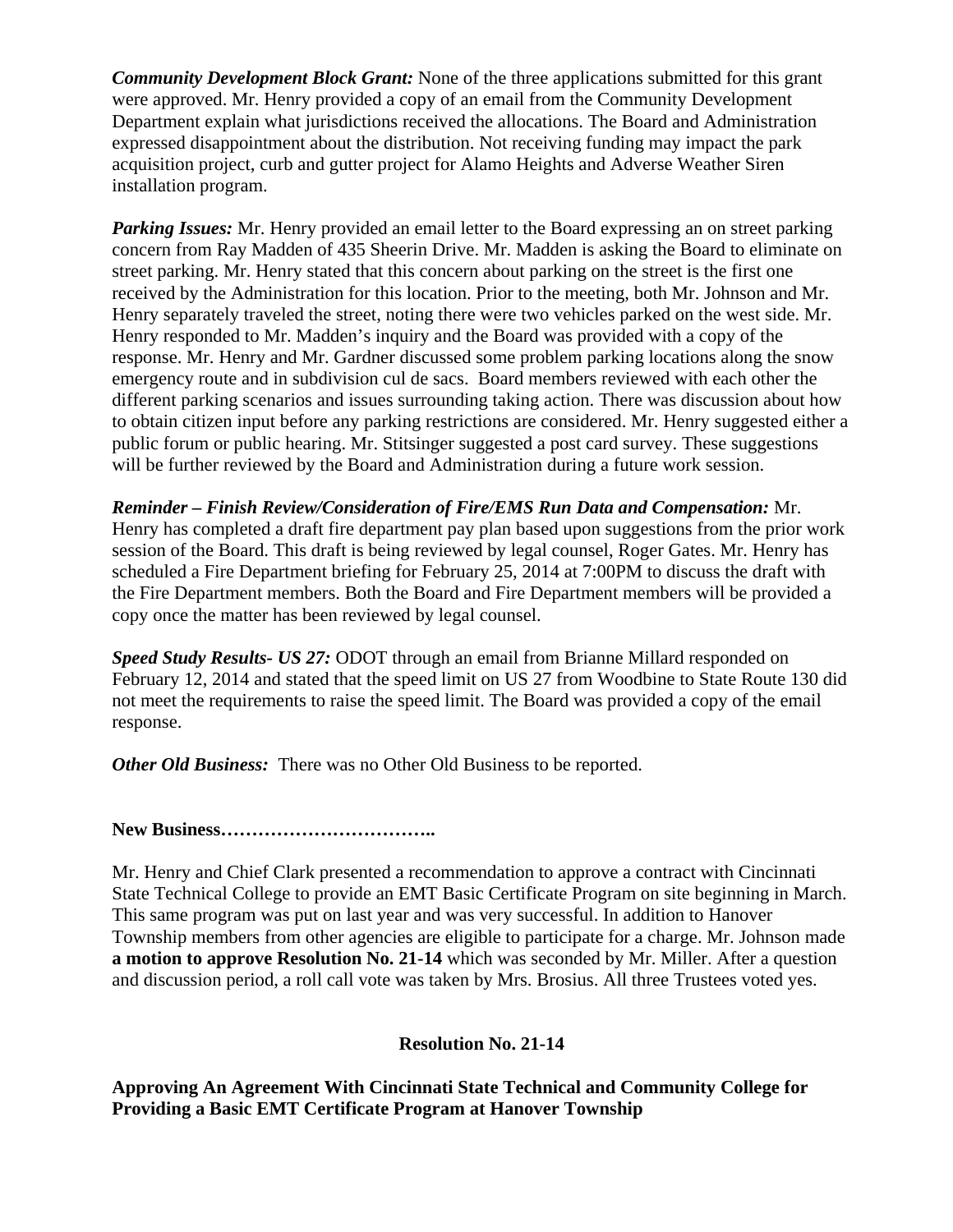*Whereas*, the Fire Department has reviewed various program offerings from area schools to provide a Basic EMT Certificate course located on site at the Hanover Township Fire Department; and

*Whereas*, to reduce costs and travel time it is necessary to hold classes within the Hanover Township Fire Station as proven by a 2013 contract authorized through Resolution No. 35-13 with the college which was successful; and

*Whereas*, after review by the Fire Department Administration and Township Administrator it appears that that Cincinnati State Technical and Community College offers the best overall proposal satisfying the needs of the Township; and

#### *Be it resolved by the Board of Township Trustees of Hanover Township Butler County, Ohio*

**Section I.** That an agreement with Cincinnati State Technical and Community College is hereby approved for a Basic EMT Certificate Course at a cost not to exceed \$16,000.00 for twelve students and authorize the Township administrator to execute said agreement in accordance with the attachment labeled: "Attachment Resolution No.21-14".

*Section II*. That the Fiscal Officer is hereby authorized to make payments as necessary as provided by the agreement.

The foregoing resolution was adopted in an open public meeting and is a reflection of the official action taken by the Board of Trustees of Hanover Township Butler County, Ohio on the  $19<sup>th</sup>$  day of February 2014.

| <b>Board of Trustees</b>                                 | Vote | Attest:                                      |
|----------------------------------------------------------|------|----------------------------------------------|
| Fred J. Stitsinger<br>Douglas L. Johnson<br>Larry Miller |      | Elizabeth A. Brosius<br>Fiscal Officer/Clerk |

The Fiscal Officer and Township Administrator reported on the Budget Commission's publication of Hanover Township's Certificate of Estimated Resources for 2014. A minor update was penciled but the final change will be made part of the official minutes. Mr. Miller made **a motion** to **approve Resolution No. 22-14** which was seconded by Mr. Johnson. After discussion, a roll call vote was taken with all three Trustees voting yes.

# **Resolution No. 22-14**

#### **Accepting The Amounts, Rates and Projections of Revenue as Determined By The County Budget Commission through The Certificate of Estimated Resources for 2014**

*Whereas*, the Board of Trustees and Administration have been evaluating Hanover Township's finances and reviewed the proposed tax rates and levies based upon information from the County Budget Commission; and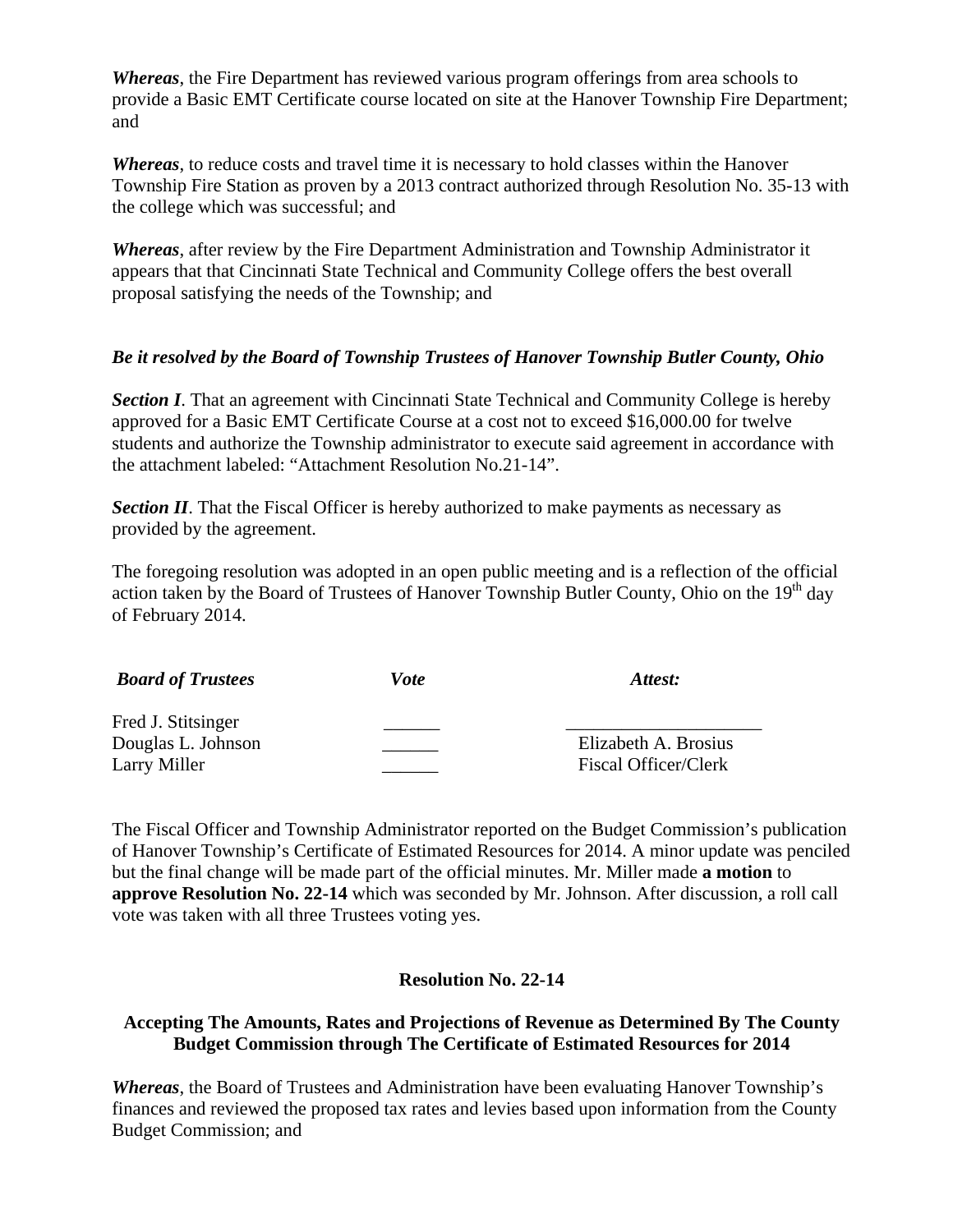*Whereas*, the Board of Trustees in accordance with provisions of the Ohio Revised Code (Sections 5705.34 and 5705.35) had previously adopted a Tax Budget for the next succeeding fiscal year commencing January 1, 2014; and,

*Whereas*, The County Budget Commission has certified the 2014 of Estimated Resources for Hanover Township totaling \$3,191,047.28 to be used as the basis for establishing Permanent Appropriations,

# *Be it resolved by the Board of Township Trustees of Hanover Township Butler County, Ohio*

**Section I.** That the Amended Official Certificate of Resources for Hanover Township for Fiscal Year 2014 is herby accepted and approved (Reference ORC 5705.36) as reflected in the attachment herewith labeled "Attachment Resolution No. 22-14".

**Section II.** That the Fiscal Officer is authorized to establish 2014 appropriations based upon said projections.

The foregoing resolution was adopted in an open public meeting and is a reflection of the official action taken by the Board of Trustees of Hanover Township Butler County, Ohio on the  $19<sup>th</sup>$  day of February 2014.

| <b>Board of Trustees</b> | Vote | Attest:              |
|--------------------------|------|----------------------|
| Fred J. Stitsinger       |      |                      |
| Douglas L. Johnson       |      | Elizabeth A. Brosius |
| Larry Miller             |      | Fiscal Officer/Clerk |

 The Township Administrator requested authorization to file two grant requests for BREC Community Connections Grants related to the Fire Service and Park. Final details are being worked on**. A motion** was made by Mr. Johnson and seconded by Mr. Miller to approve Resolution No. 23-14. After discussion, a roll call vote was taken with all three Trustees voting yes.

#### **Resolution No. 23-14**

#### **Authorizing the Filing of February 2013 Applications for the Butler Rural Community Connections Grant Program**

Whereas, the Board of Trustees has reviewed the requirements for the February 2014 Community Connections Grant program sponsored by the Butler Rural Electric Cooperative; and,

Whereas, the Township has a Hanover Township Memorial Park Master Plan for continuing the development of the Hanover Township Memorial Park and Strategic Planning Objectives including but not limited to use of the Community Center and Fire Station; and,

Whereas, reduction in revenues resulting from property devaluations and funding cuts from the state have reduced the ability of the Township to fund a number of projects and equipment such as those referenced herein; and,

Whereas, the Board of Trustees rates basic services such as those items that relate to serving the emergency needs of the public as a high priority and recognize the need for the continued development of the Hanover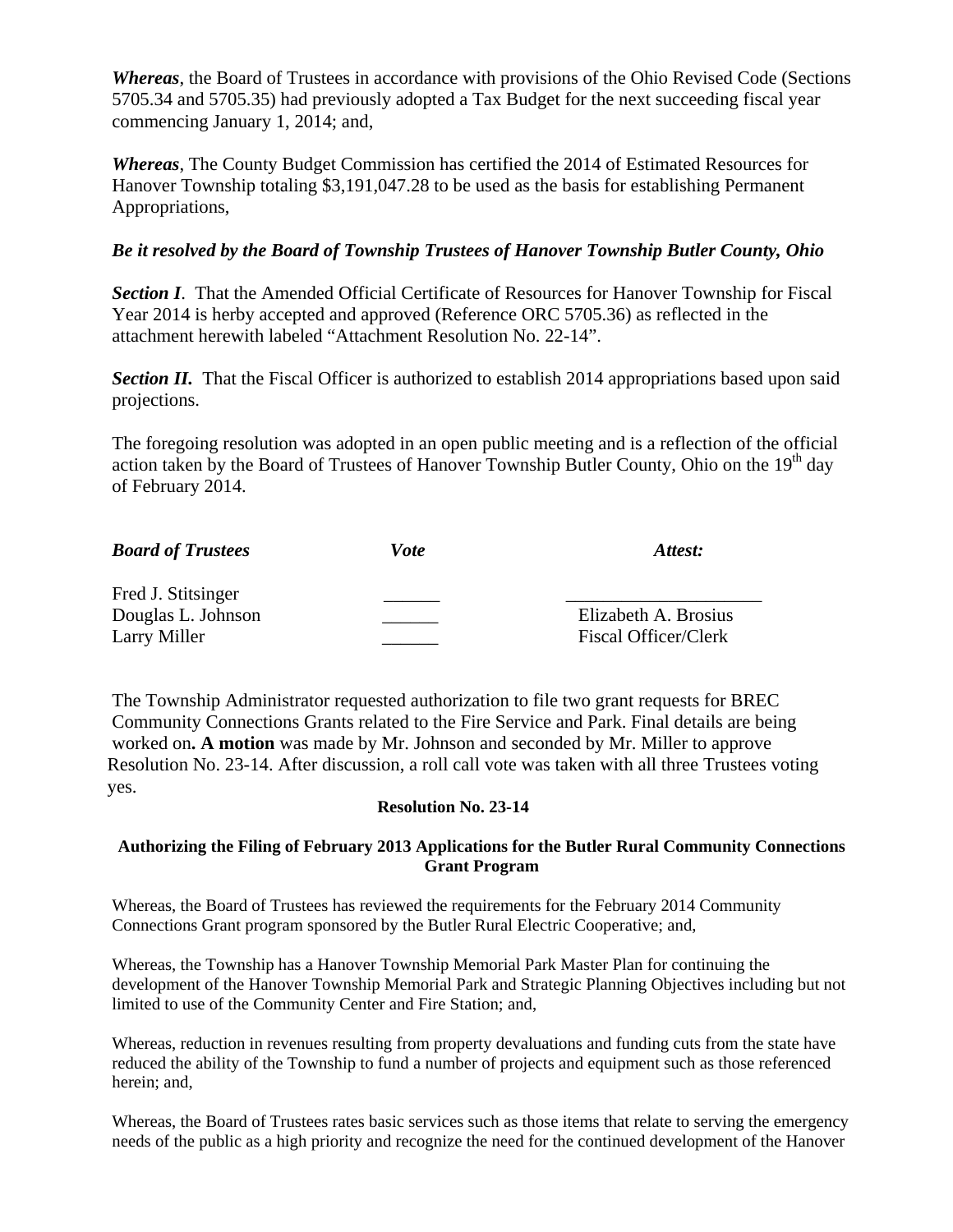Township Memorial Park and programming that serves the overall best interests of Township residents; and,

Whereas, the projects submitted for Community Connections Funding have no assigned funding source but the Township will continue to focus on key priorities,

#### **Be it resolved by the Board of Trustees of Hanover Township, Ohio**

**Section I**. That Board authorizes up to two applications to be submitted at the Administrator's discretion to the Butler Rural Cooperative Community Connections Program by the end of February 2014 as reflected in the attachment labeled: Attachment to Resolution No. 23-14 Grant Projects.

**Section II**. That the Township Administrator is hereby authorized to complete the necessary documents and sign the appropriate forms to submit one or both applications referenced herein.

**Section III**. That the Board of Trustees acted upon this matter in an open public meeting on February 19, 2014 with all three Trustees voting in favor of Resolution No. 23-14.

| <b>Board of Trustees</b>                                 | Vote | <b>Attest and Authentication:</b>                   |
|----------------------------------------------------------|------|-----------------------------------------------------|
| Fred J. Stitsinger<br>Douglas L. Johnson<br>Larry Miller |      | Elizabeth A. Brosius<br><b>Fiscal Officer/Clerk</b> |

After review by the Fiscal officer, Mr. Miller made a **motion** to approve Resolution No. 24-14 which was seconded by Mr. Johnson. After discussion, a roll call vote was taken with all three Trustees voting yes.

#### **Resolution No. 24-14**

#### **Approving Purchase Orders and Subsequent Expenditures Provided Under the "Then and Now" Process as Recommended by the Fiscal Officer**

*Whereas*, the Fiscal Officer reported on recent "Then and Now" purchase of products and services from Central Salt, Emergency Medical Products, Harvest Land Coop and Stephenson Oil Company: and

*Whereas*, the Fiscal Officer recommends that payment associated therewith be authorized through a "Then and Now" Purchase Order (amounts over \$3,000.00) officially approved by the Board and payment made accordingly; and

*Whereas*, the Board of Trustees concurs with the recommendation of the Fiscal Officer,

#### *Be it resolved by the Board of Trustees of Hanover Township Butler County, Ohio*

**Section I.** That to promote sound and efficient fiscal operations for the Township, the following items are hereby approved: \$22,721.67 Central Salt Company POs 2-2014, 9-2014, 13-2014 spread among Funds 2021, 2031, 2141, 2231; \$3,631.97 PO 6-2014 Emergency Medical Products Fund 2281; \$5,661.01 Harvest Land Coop PO 14-2014 spread among Funds 1000, 2031, 2281; and \$3,128.88 PO 15-2014 Stephenson Oil Company Fund 2021.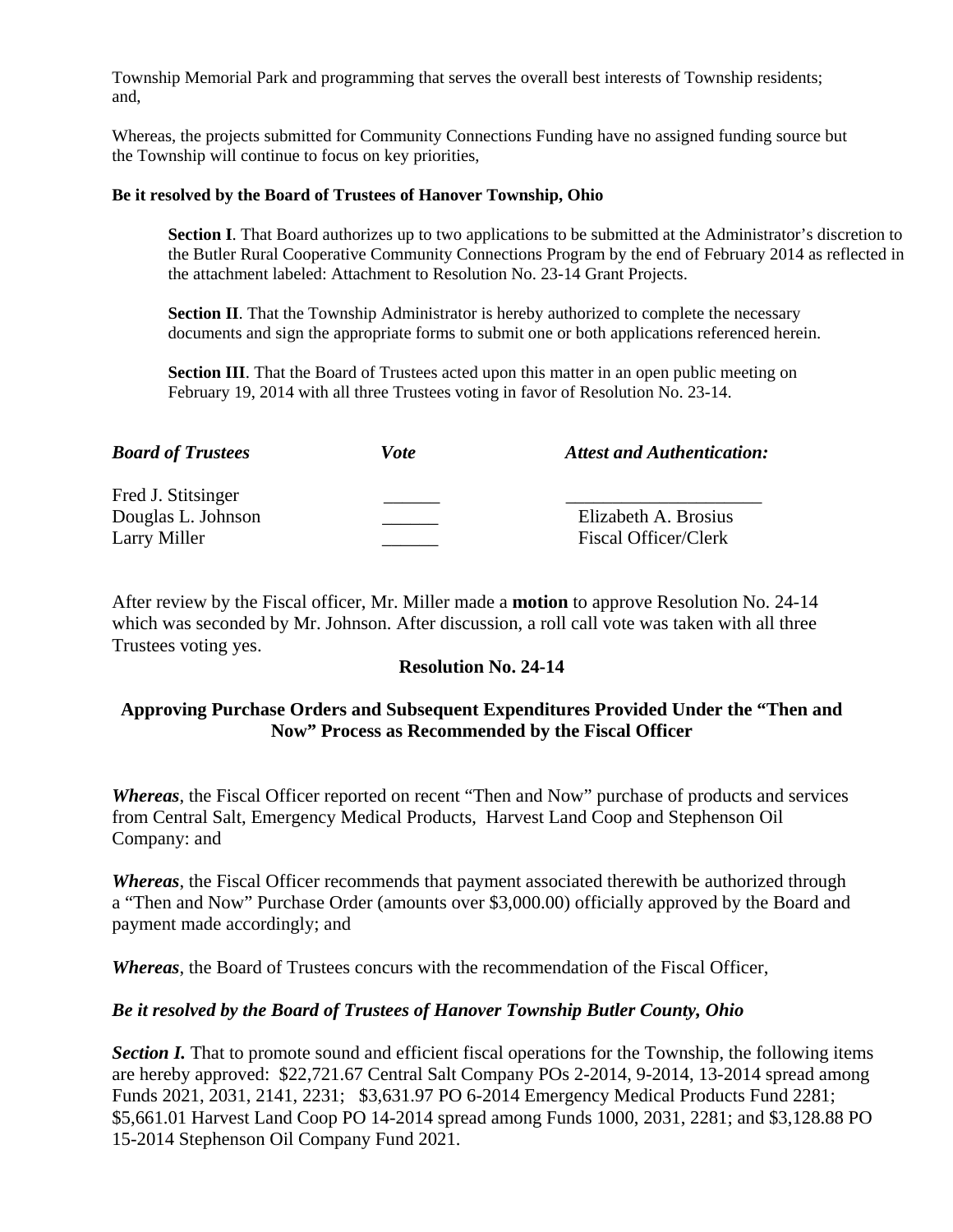**Section II.** That the Fiscal Officer is authorized to take all necessary steps to process said expenditures and provide payment accordingly.

The foregoing resolution was adopted in an open public meeting and is a reflection of the official action taken by the Board of Trustees of Hanover Township Butler County, Ohio on the 19<sup>th</sup> day of February.

| <b>Board of Trustees</b> | Vote | <b>Attest and Authentication:</b> |
|--------------------------|------|-----------------------------------|
| Fred J. Stitsinger       |      |                                   |
| Douglas L. Johnson       |      | Elizabeth A. Brosius              |
| Larry Miller             |      | Fiscal Officer/Clerk              |

The Fiscal Officer and Township Administrator presented the budget and appropriations for 2014. The attachment to the resolution outlined all the line item allocations. After questions and discussion, a **motion** was made by Mr. Johnson to approve Resolution No. 25-14 which was seconded by Mr. Miller. A roll call vote was taken with all three Trustees voting yes.

#### **Resolution No. 25-14 Approving Permanent Appropriations for Fiscal Year 2014 For Hanover Township**

*Whereas*, the Fiscal Officer reported on closing out the 2013 Fiscal Year and the Board adopted Temporary Appropriations for 2014; and

*Whereas*, the Fiscal Officer has received the necessary documentation from the County Auditor's Office to complete the final recommended Appropriations for Fiscal Year 2014 for Hanover Township; and

*Whereas*, an attachment has been prepared outlining the necessary appropriations for all line items labeled "Attachment Resolution No. 25-14"; and

*Whereas*, the Board of Trustees concurs with the recommendation of the Fiscal Officer.

# *Be it resolved by the Board of Trustees of Hanover Township Butler County, Ohio*

**Section I.** That to promote sound and efficient fiscal operations for the Township, Permanent Appropriations for Fiscal Year 2014 of \$3,191,047.28 are hereby approved as recommended by the Fiscal Officer as set forth in the attachment labeled: "Attachment Resolution No. 25-14" effective upon passage.

**Section II**. That the Fiscal Officer is authorized to take all necessary steps to implement said 2014 Permanent Appropriations for the Township and report accordingly.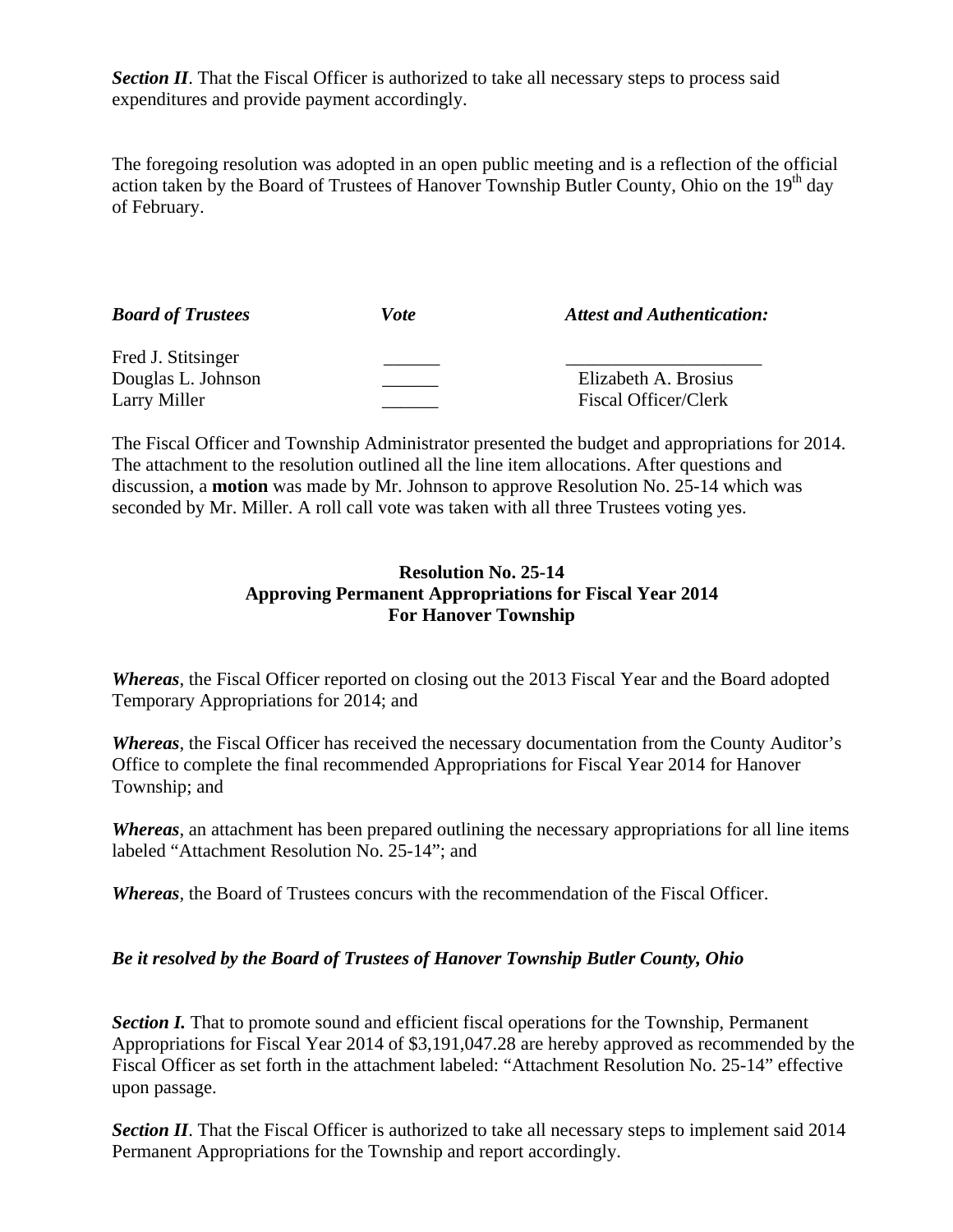The foregoing resolution was adopted in an open public meeting and is a reflection of the official action taken by the Board of Trustees of Hanover Township Butler County, Ohio on the  $19<sup>th</sup>$  day of February 2014.

| <b>Board of Trustees</b> | Vote | Attest:                     |
|--------------------------|------|-----------------------------|
| Fred J. Stitsinger       |      |                             |
| Douglas L. Johnson       |      | Elizabeth A. Brosius        |
| Larry Miller             |      | <b>Fiscal Officer/Clerk</b> |

The Township Administrator reviewed the history of the Personal Information systems maintained by the Township operating in accordance with administrative rules. To consolidate and update said policy to be approved by the Board, Resolution No. 26-14 and related attachment has been prepared to comply Sections 1347.05 and 1347.07 of the Ohio Revised Code. Mr. Miller made a **motion to approve Resolution No. 26-14** which was seconded by Mr. Johnson. After questions and discussion, a roll call vote was taken with all three Trustees voting yes.

#### **Resolution No. 26-14 Approving Personal Information System Policy In accordance with Ohio Revised Code Sections 1347.05 and 1347.07 For Hanover Township**

*Whereas*, Chapter 1347 of the Ohio Revised Code requires that all state and local agencies have a Personal Information System Policy formally approved; and,

*Whereas*, the Township has different systems managed by different individuals following either an administrative policy and/or statutory guidelines; and,

*Whereas*, a consolidated Township Policy is proper and addresses Chapter 1347 of the Ohio Revised Code; and,

*Whereas*, to comply with statutory and audit provisions, the Township Administrator recommends a formal policy be adopted as outlined in the attachment submitted with this resolution,

# *Be it resolved by the Board of Trustees of Hanover Township Butler County, Ohio:*

**Section I.** That to promote sound and efficient operations to address Chapter 1347 of the Ohio Revised Code for the Township, the Hanover Township Personal Information System Policy as reflected in the attachment labeled "Attachment to resolution no. 26-14 is hereby approved and effective upon passage.

**Section II**. That the Township administrator shall distribute this policy to the division heads of the Township.

The foregoing resolution was adopted in an open public meeting and is a reflection of the official action taken by the Board of Trustees of Hanover Township Butler County, Ohio on the  $19<sup>th</sup>$  day of February 2014.